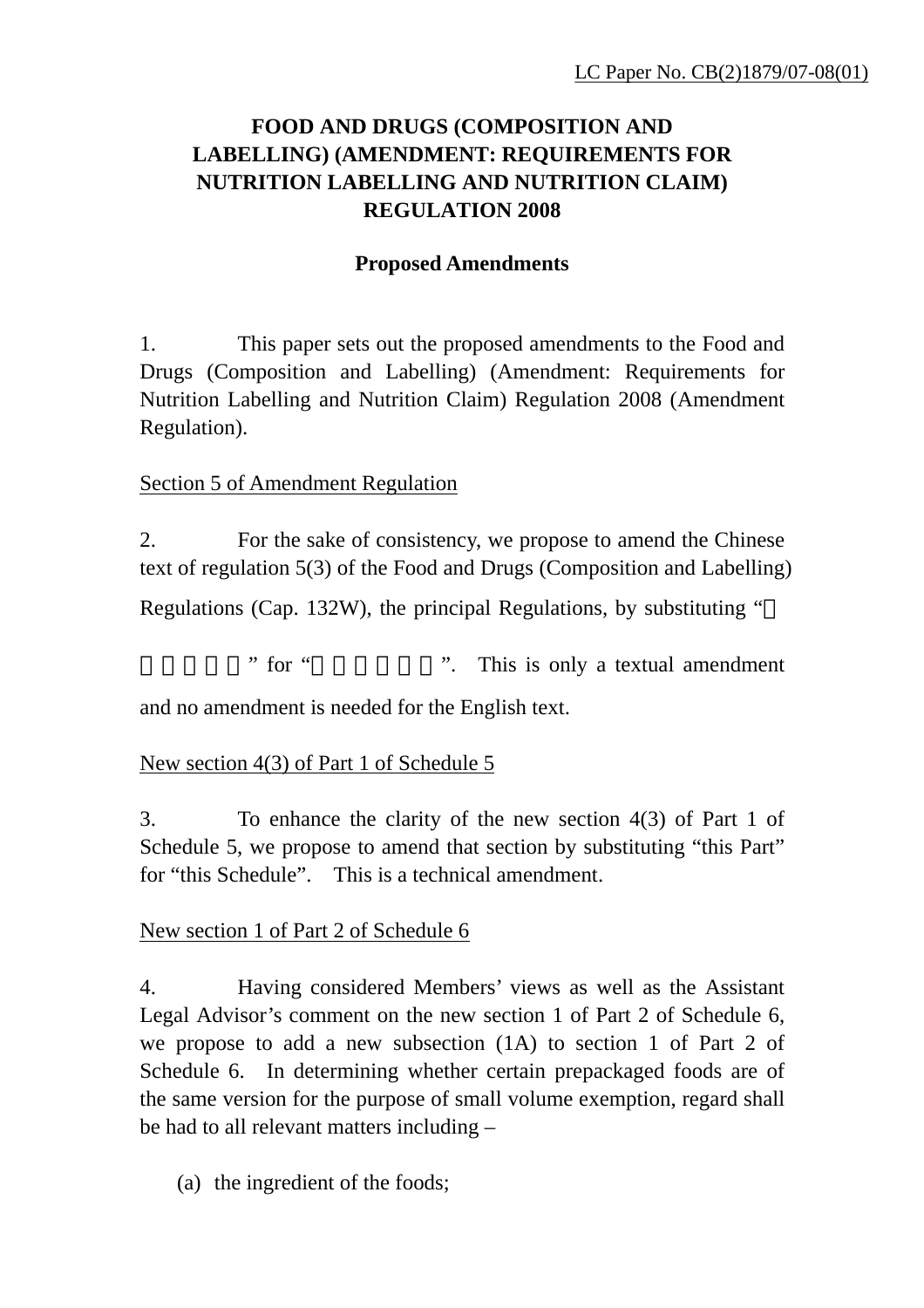- (b) the volume, weight and packing size of the foods;
- (c) the flavour of the foods;
- (d) the manufacturer and packer of the foods; and
- (e) the container of the foods.

### New section 1(4) and section 2 of Part 2 of Schedule 6

5. Having discussed with the Assistant Legal Advisor, we propose to amend the new section 1 of Part 2 of Schedule 6 (regarding the small volume exemption scheme). We propose that when a new exemption is granted for small volume products, the Authority may impose such conditions as the Authority thinks fit. The Authority may in respect of a renewed exemption for small volume products impose any condition in addition to or instead of any condition previously imposed during the initial exemption.

### Draft Resolution

6. The draft Resolution which sets out the proposed amendments are attached.

Food and Health Bureau May 2008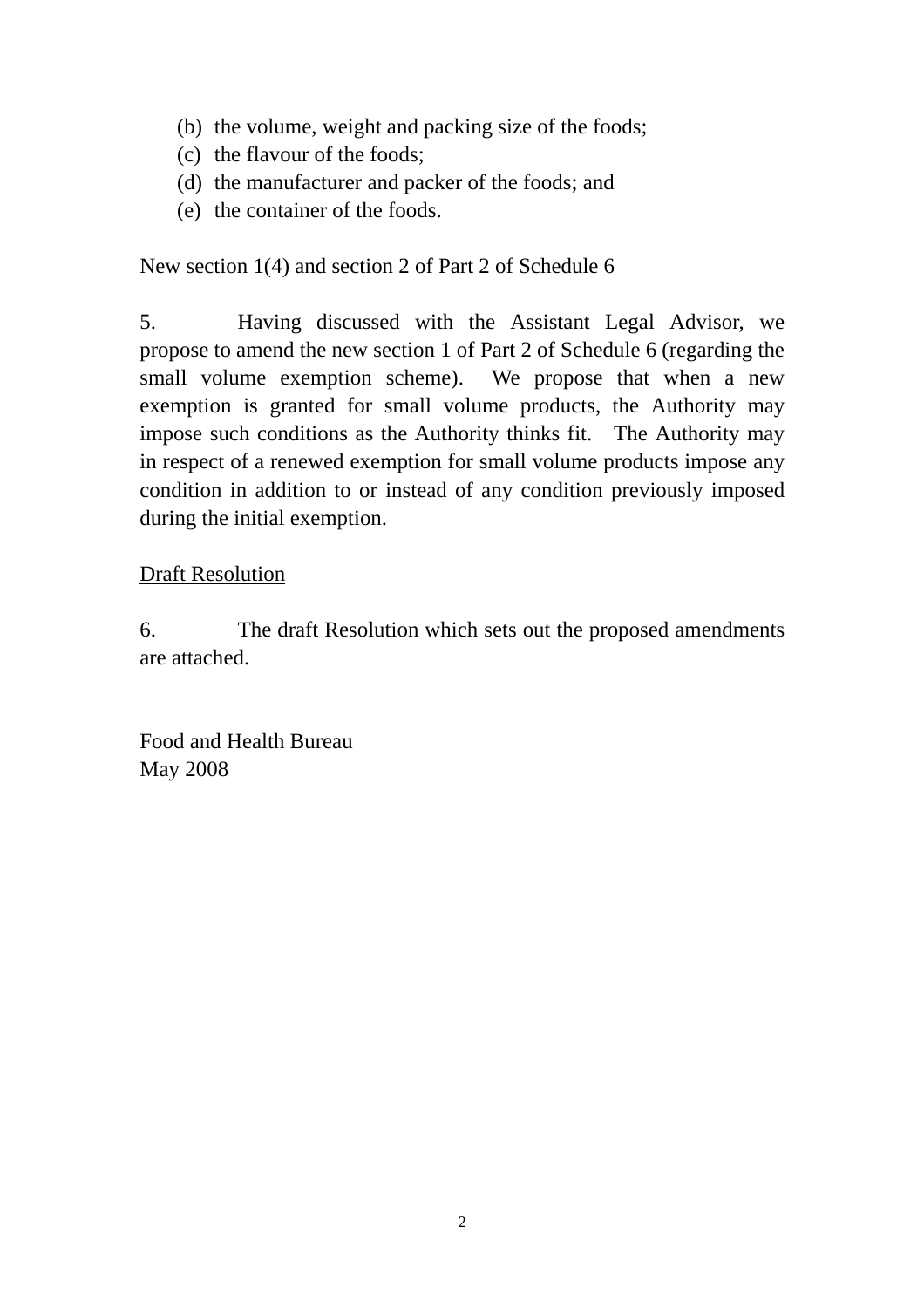DM #152438 v2A (clean copy)/Emma Wong  $1^{\text{st}}$  draft:  $6.5.2008$ 2nd draft: 7.5.2008

#### INTERPRETATION AND GENERAL CLAUSES ORDINANCE

#### **RESOLUTION OF THE LEGISLATIVE COUNCIL**

#### FOOD AND DRUGS (COMPOSITION AND LABELLING) (AMENDMENT: REQUIREMENTS FOR NUTRITION LABELLING AND NUTRITION CLAIM) REGULATION 2008

 Resolution made and passed by the Legislative Council under section 34(2) of the Interpretation and General Clauses Ordinance (Cap. 1) on May 2008.

RESOLVED that the Food and Drugs (Composition and Labelling) (Amendment: Requirements for Nutrition Labelling and Nutrition Claim) Regulation 2008, published in the Gazette as Legal Notice No. 69 of 2008 and laid on the table of the Legislative Council on 9 April 2008, be amended -

(a) in section 5, by adding –

"(6A) Regulation 5(3) is amended, in the Chinese text, by repealing " " and substituting " ...";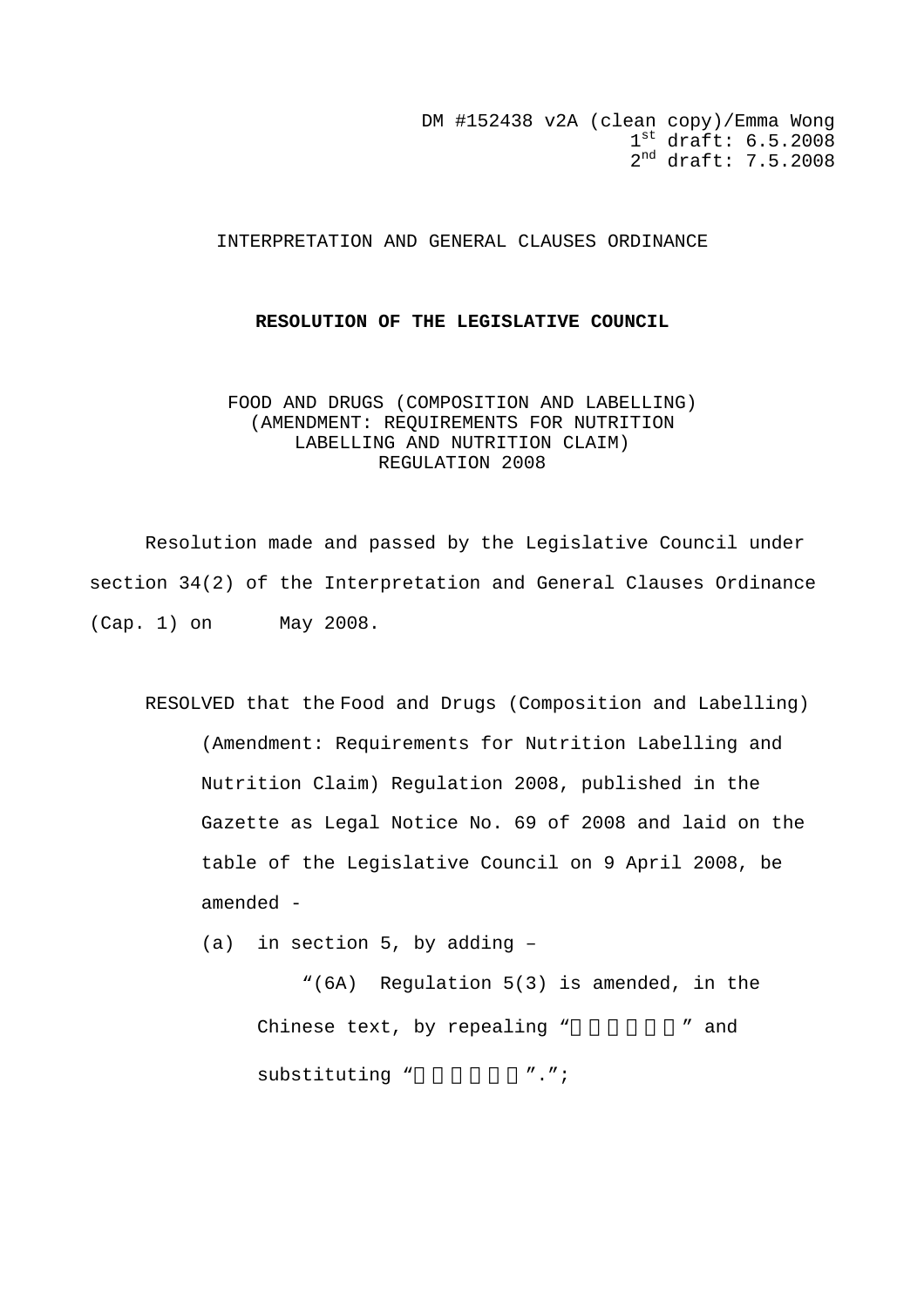- (b) in section 10, in the new section 4(3) of Part 1 of Schedule 5, by repealing "Schedule" and substituting "Part";
- (c) in section 10, in the new section 1 of Part 2 of Schedule 6, by adding –

"(1A) In determining whether certain prepackaged foods are of the same version for the purposes of subsection(1), regard shall be had to all relevant matters including –

- (a) the ingredient of the foods;
- (b) the volume, weight and packing size of the foods;
- (c) the flavour of the foods;
- (d) the manufacturer and packer of the foods; and
- (e) the container of the foods.";
- (d) in section 10, by repealing the new section 1(4) of Part 2 of Schedule 6 and substituting –

"(4) When an exemption is granted under subsection (1), the Authority may impose such conditions as the Authority thinks fit.";

(e) in section 10, in the new section 2 of Part 2 of Schedule 6, by adding –

"(3A) The Authority may in respect of a renewed exemption impose any condition in addition to or instead of any condition previously imposed under section 1(4).";